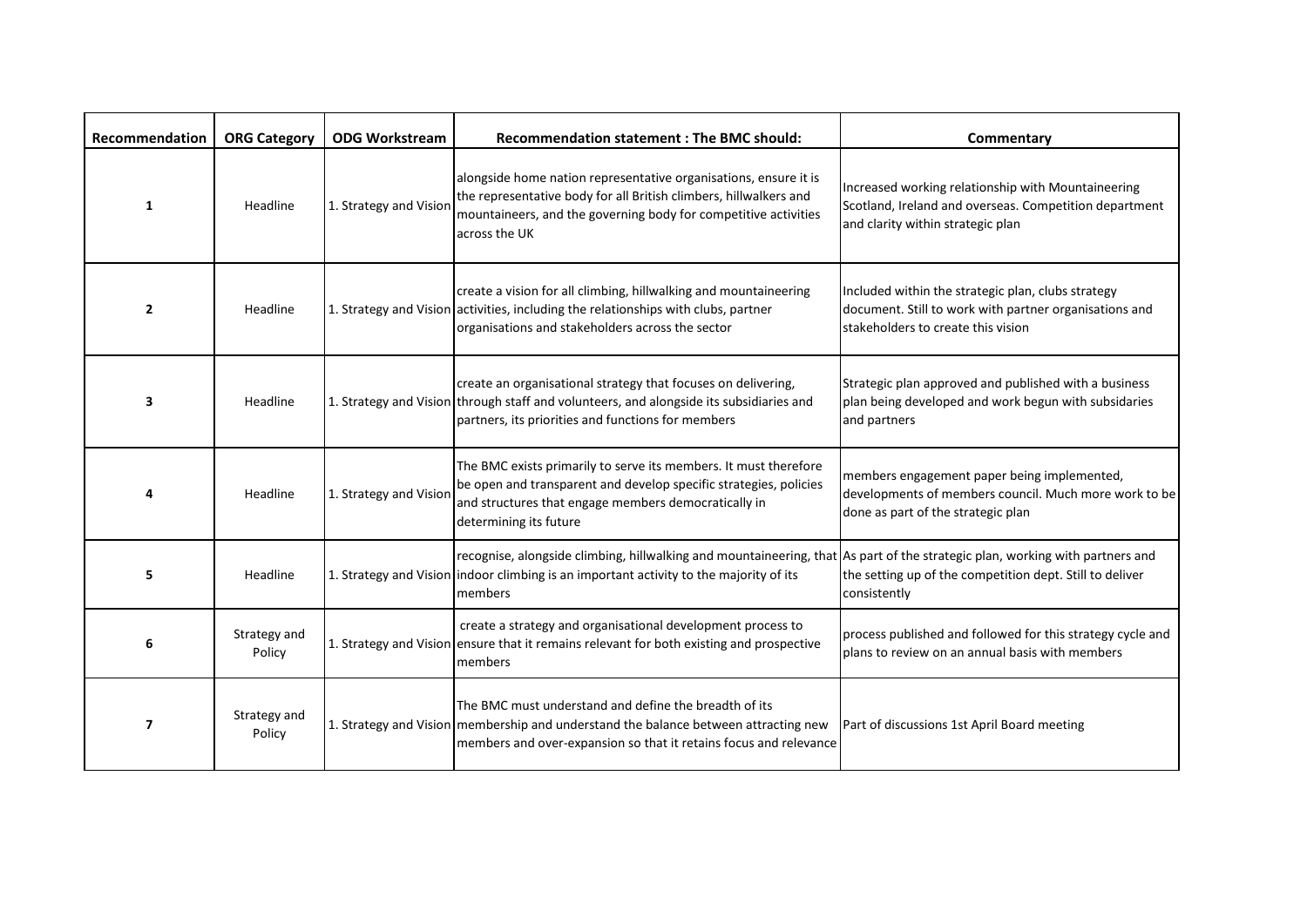| 8  | Strategy and<br>Policy | 6. Policy                    | responsibly encourage growth and participation in all areas of the<br>activities that it represents, recognising the access, conservation<br>and environmental issues that growth could cause                                                                                                                                                                                                                                             | Part of discussions 1st April Board meeting                                               |
|----|------------------------|------------------------------|-------------------------------------------------------------------------------------------------------------------------------------------------------------------------------------------------------------------------------------------------------------------------------------------------------------------------------------------------------------------------------------------------------------------------------------------|-------------------------------------------------------------------------------------------|
| 9  | Strategy and<br>Policy | 6. Policy                    | develop and support strategies and programmes to encourage a<br>diverse membership, focussing particularly on young people, to<br>participate in all its activities                                                                                                                                                                                                                                                                       | part of the strategic plan                                                                |
| 10 | Strategy and<br>Policy | 2. Operations and<br>Finance | ensure that it is financially stable, has a reserves policy and that<br>core activities are sustainable through self-generated income, both<br>from membership fees and commercial activity                                                                                                                                                                                                                                               | Reserves policy agreed, sustainable income part of<br>discussions 1st April Board meeting |
| 11 | Strategy and<br>Policy | 2. Operations and<br>Finance | Full membership of the BMC should remain one member one vote.<br>However, it should review its membership packages to ensure that<br>it is commercially meeting the individual needs of its members and To be actioned by new Head of Operations and<br>consider non-voting associate members for particular partnerships Development<br>(for example, new and young indoor climbers) and commercial<br>purposes (for example, insurance) |                                                                                           |
| 12 | Strategy and<br>Policy | 7. Partnerships              | ensure it recognises the contribution of clubs and their members<br>to climbing, hillwalking and mountaineering and further develop its<br>strategies to support its broad range of affiliated clubs                                                                                                                                                                                                                                      | strategic plan for working with and developing clubs at<br>discussion stage with members  |
| 13 | Strategy and<br>Policy |                              | review its strategic partnerships and where necessary strengthen<br>1. Strategy and Vision existing partnerships or develop new partnerships with<br>organisations across the spectrum of the BMC's work                                                                                                                                                                                                                                  | Partnership manager appointed and work on going                                           |
| 14 | Strategy and<br>Policy | 1. Strategy and Vision       | work with and develop partnerships with other nations' governing<br>and representative climbing, hillwalking and mountaineering<br>organisations and global climbing organisations such as the UIAA<br>and IFSC                                                                                                                                                                                                                           | work started by CEO and President- ongoing as part of the<br>strategic plan               |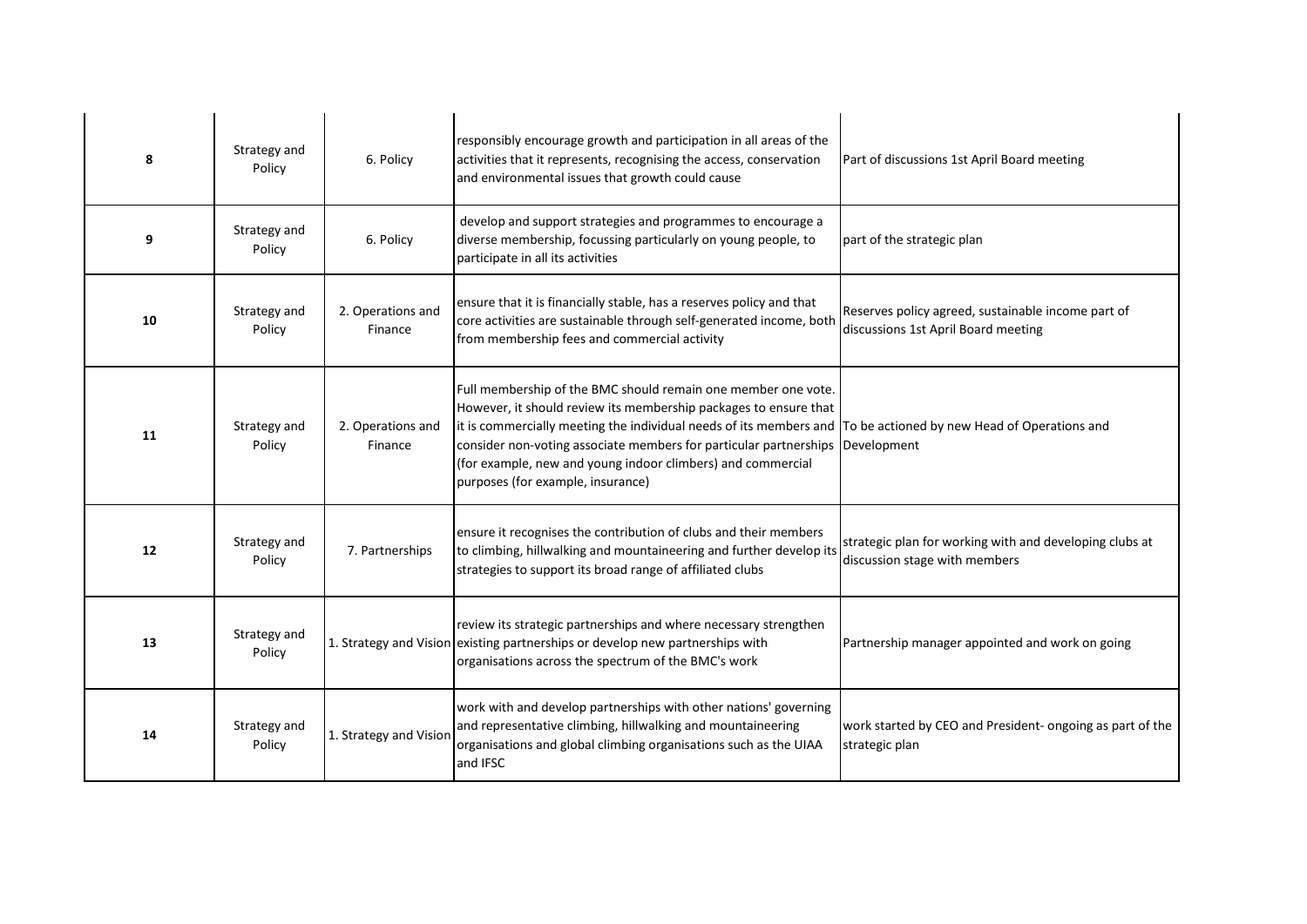| 15 | Strategy and<br>Policy | 6. Policy                    | give clarity to members, partners and stakeholders on its level of<br>support for the Olympics                                                                                                                                                                                                                                                                                                                                                                                                      | policy statement published and setting up of the<br>competition department with clear intent in strategic plan |
|----|------------------------|------------------------------|-----------------------------------------------------------------------------------------------------------------------------------------------------------------------------------------------------------------------------------------------------------------------------------------------------------------------------------------------------------------------------------------------------------------------------------------------------------------------------------------------------|----------------------------------------------------------------------------------------------------------------|
| 16 | Strategy and<br>Policy | 2. Operations and<br>Finance | ensure that it has a digital strategy to support potential growth, its<br>members, policy forming and engagement and broader<br>innovations within the scope of the activities it supports                                                                                                                                                                                                                                                                                                          | Digital strategy to be presented to NC 28th March 2020                                                         |
| 17 | Strategy and<br>Policy | 2. Operations and<br>Finance | review how it resources the management of membership<br>engagement                                                                                                                                                                                                                                                                                                                                                                                                                                  | Members engagement paper being delivered                                                                       |
| 18 | Strategy and<br>Policy | 8. Membership<br>Engagement  | implement a technology based national polling and discussion<br>platform to gauge member views on national, international and<br>local issues                                                                                                                                                                                                                                                                                                                                                       | National pooling available but decision made that no<br>Iplatform will be made available at this time          |
| 19 | Strategy and<br>Policy | 8. Membership<br>Engagement  | implement a technology based Annual Member Survey                                                                                                                                                                                                                                                                                                                                                                                                                                                   |                                                                                                                |
| 20 | Strategy and<br>Policy | 2. Operations and<br>Finance | ensure it balances communications between sales and commercial to be part of digital strategy and work of newly appointed<br>functions and organisational and policy functions                                                                                                                                                                                                                                                                                                                      | <b>HOD</b>                                                                                                     |
| 21 | Corporate<br>Structure | 4. Corporate<br>Structure    | remain a not-for-profit Company Limited by Guarantee; however,<br>only following a complete review and amendment of its<br>governance structure                                                                                                                                                                                                                                                                                                                                                     | to be considered in 2021 review of strategic plan                                                              |
| 22 | Corporate<br>Structure | 4. Corporate<br>Structure    | ensure that it has effective oversight and governance of its<br>charitable subsidiaries, ensuring that all of their legal and<br>governance obligations are being met, in order to optimise their<br>charitable outputs, and at the same time respecting their<br>organisational autonomy. These are the BMC Access and<br>Conservation Trust (ACT) (charity number 1089516), BMC Land and<br>Property Trust (charity number 1112577) and Mountaineering<br>Heritage Trust (charity number 1083219) | Review still be carrying out by the subsidaries work stream<br>and to be considered on 1st April board meeting |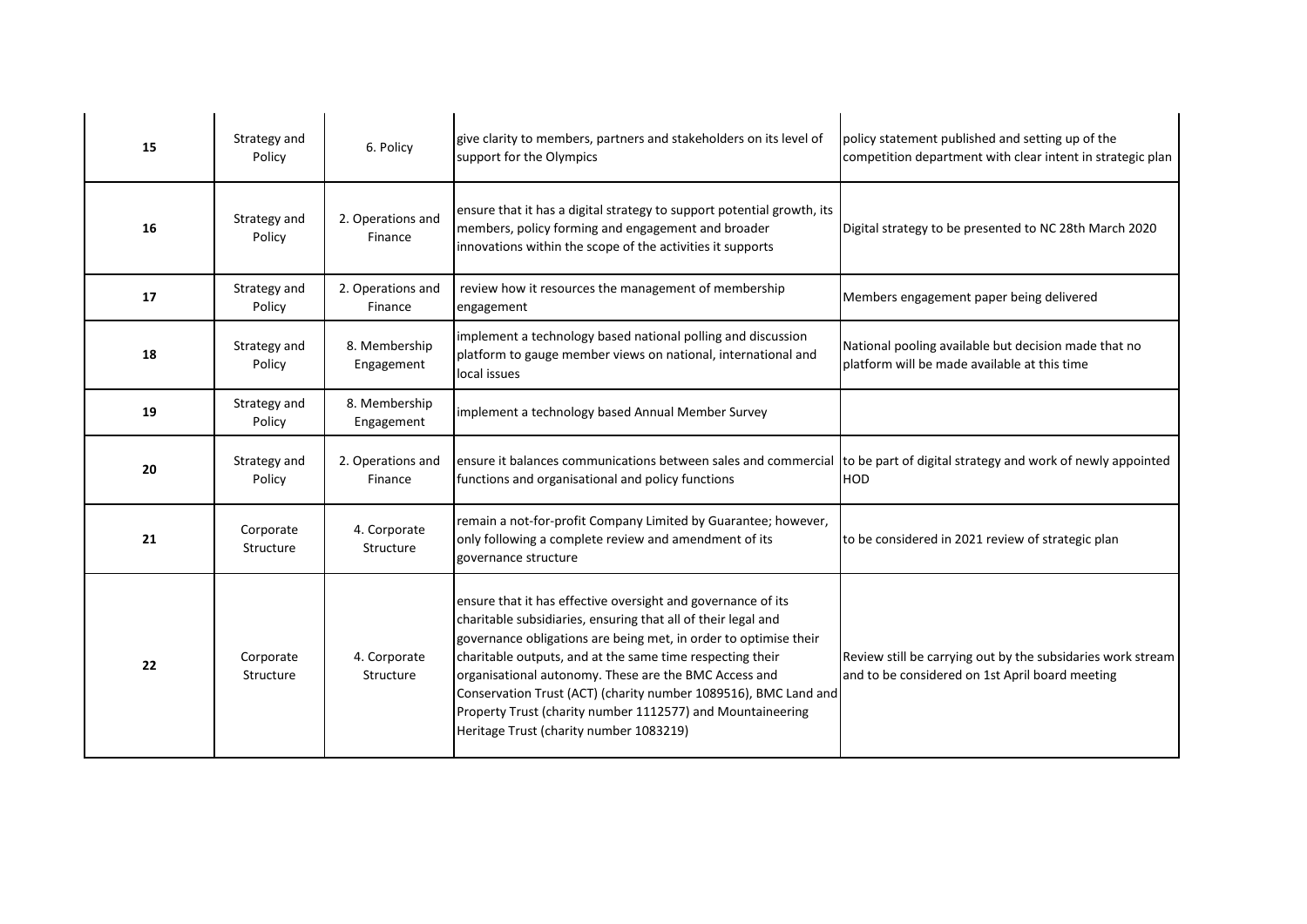| 23 | Corporate<br>Structure | 4. Corporate<br>Structure | explore the potential for a clearly defined sub-group, or creation<br>of a wholly owned subsidiary for some of its commercial activities                                                                                                                                           | this is to be reviewed as part of the HOD role                                                                                                                                             |
|----|------------------------|---------------------------|------------------------------------------------------------------------------------------------------------------------------------------------------------------------------------------------------------------------------------------------------------------------------------|--------------------------------------------------------------------------------------------------------------------------------------------------------------------------------------------|
| 24 | Corporate<br>Structure | 4. Corporate<br>Structure | create a joint subsidiary for competitive activities in partnership<br>with Mountaineering Scotland and other relevant home nation<br>governing bodies for the purposes of managing competitive<br>activities and to support elite level competitive activities such as<br>Team GB | Competition sub group set up but not as a subsidary but as<br>a department after the results of the work group<br>recommended this approach. Review of effectiveness on<br>quarterly basis |
| 25 | Corporate<br>Structure | 4. Corporate<br>Structure | The BMC should research the benefits of creating a sub-group or<br>subsidiary to support its operations and activities in Wales/Cymru,<br>and to help maximise region-specific funding opportunities                                                                               | Board committee set up to provide guidance on<br>Wales/Cymru issues; Complete full investigation of sub<br>group. Increased resources for regional specific work                           |
| 26 | Governance             | 5. Governance             | The Executive Committee should be restructured and renamed the<br><b>Board of Directors</b>                                                                                                                                                                                        | Completed                                                                                                                                                                                  |
| 27 | Governance             | 5. Governance             | appoint a Chair of the Board of Directors who is independent from<br>the Members' Assembly                                                                                                                                                                                         | Completed                                                                                                                                                                                  |
| 28 | Governance             | 5. Governance             | ensure that its Board of Directors has clear primacy, to ensure<br>compliance with the Companies Act 2006                                                                                                                                                                          | Completed                                                                                                                                                                                  |
| 29 | Governance             | 5. Governance             | The Board of Directors should establish a Nominations Committee<br>and a Finance/Audit Committee                                                                                                                                                                                   | Both established but undergoing review from the Board<br>2020                                                                                                                              |
| 30 | Governance             | 5. Governance             | engage in an internal Board of Directors review annually with an<br>external review every three years in order to ensure it remains<br>effective                                                                                                                                   | Results of first review 1st April 2020                                                                                                                                                     |
| 31 | Governance             | 5. Governance             | In addition to publishing minutes (excluding sensitive matters)<br>after every meeting, the Board of Directors should produce a<br>communiqué (summary of key themes and discussions), to be<br>published on the BMC website                                                       | This requires further work to be consistent and timely in<br>sharing information                                                                                                           |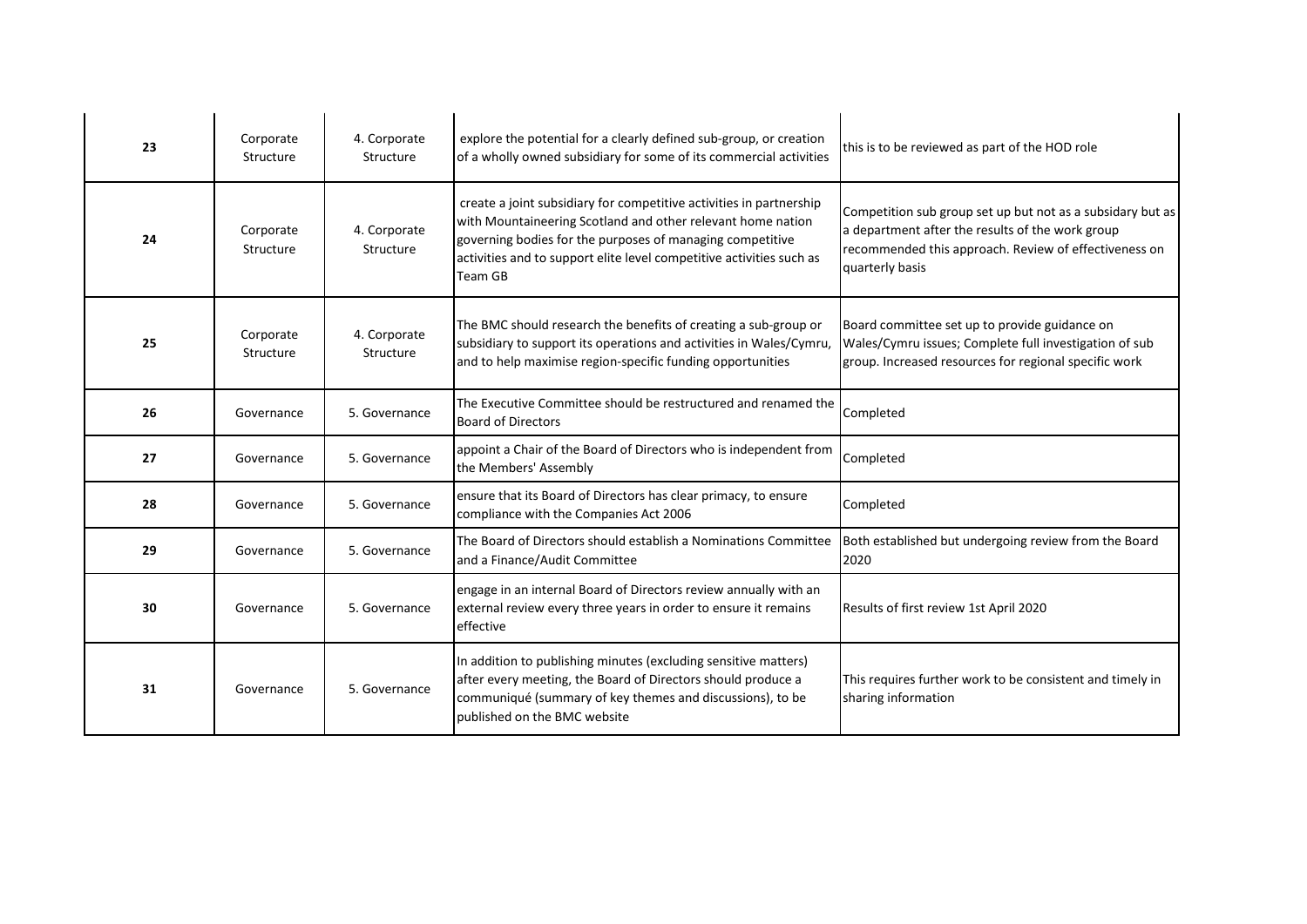| 32 | Governance                             | 7. Partnerships             | The Board of Directors must work with the Patrons to create a<br>strong basis for working relationship and clarify the mechanism for<br>bringing new Patrons into the organisation.                   |                                                                                                                                                                                                           |
|----|----------------------------------------|-----------------------------|-------------------------------------------------------------------------------------------------------------------------------------------------------------------------------------------------------|-----------------------------------------------------------------------------------------------------------------------------------------------------------------------------------------------------------|
| 33 | Governance                             | 5. Governance               | The National Council should be restructured and become the<br>Members' Assembly, and its role redefined                                                                                               | Resolution to go to AGM 2020                                                                                                                                                                              |
| 34 | Governance                             | 5. Governance               | retain the role of President, who chairs the Members' Assembly,<br>however the role should be separate from the Chair of the Board<br>of Directors                                                    | Completed                                                                                                                                                                                                 |
| 35 | Governance                             | 7. Partnerships             | create a Partners' Assembly to strengthen key alliances and sector<br>partnerships                                                                                                                    | Completed and two meetings done                                                                                                                                                                           |
| 36 | Governance                             | 5. Governance               | review Specialist Committees and Working Groups to clarify roles<br>and ensure separation of policy-making and operational activities                                                                 | Work group set up and work begun - completion date<br><b>XXXX</b>                                                                                                                                         |
| 37 | Governance                             | 8. Membership<br>Engagement | Local Area Committees should remain, however a number of<br>operational changes should be made in order to make them more<br>effective                                                                | being delivered as part of the membership paper                                                                                                                                                           |
| 38 | Governance                             | 8. Membership<br>Engagement | implement an online voting platform in order to increase member<br>engagement in its General Meetings                                                                                                 | Completed                                                                                                                                                                                                 |
| 39 | Governance                             | 5. Governance               | introduce an effective process for members to raise grievances<br>about the management of the BMC                                                                                                     | Completed but to be reviewed 2020                                                                                                                                                                         |
| 40 | Governance                             | 5. Governance               | review any Memorandum and Articles of Association amendments,<br>including those of its subsidiaries, after three years in order to<br>evaluate their effectiveness, and every three years thereafter | Article updated to be presented at AGM 2020 and sign off<br>of subsidaries Articles to be completed by XXX                                                                                                |
| 41 | Culture,<br>Leadership &<br>Management | and Management              | 3. Culture, Leadership The Senior Leadership Team (SLT) should be expanded and must<br>include the two staff Directors, the CEO and the Finance Director                                              | Existing department heads set up as Senipr Management<br>Team (SMT). Budget and process in place for recruitment<br>of a Head of Operations and Development. Review to be<br>completed final quarter 2020 |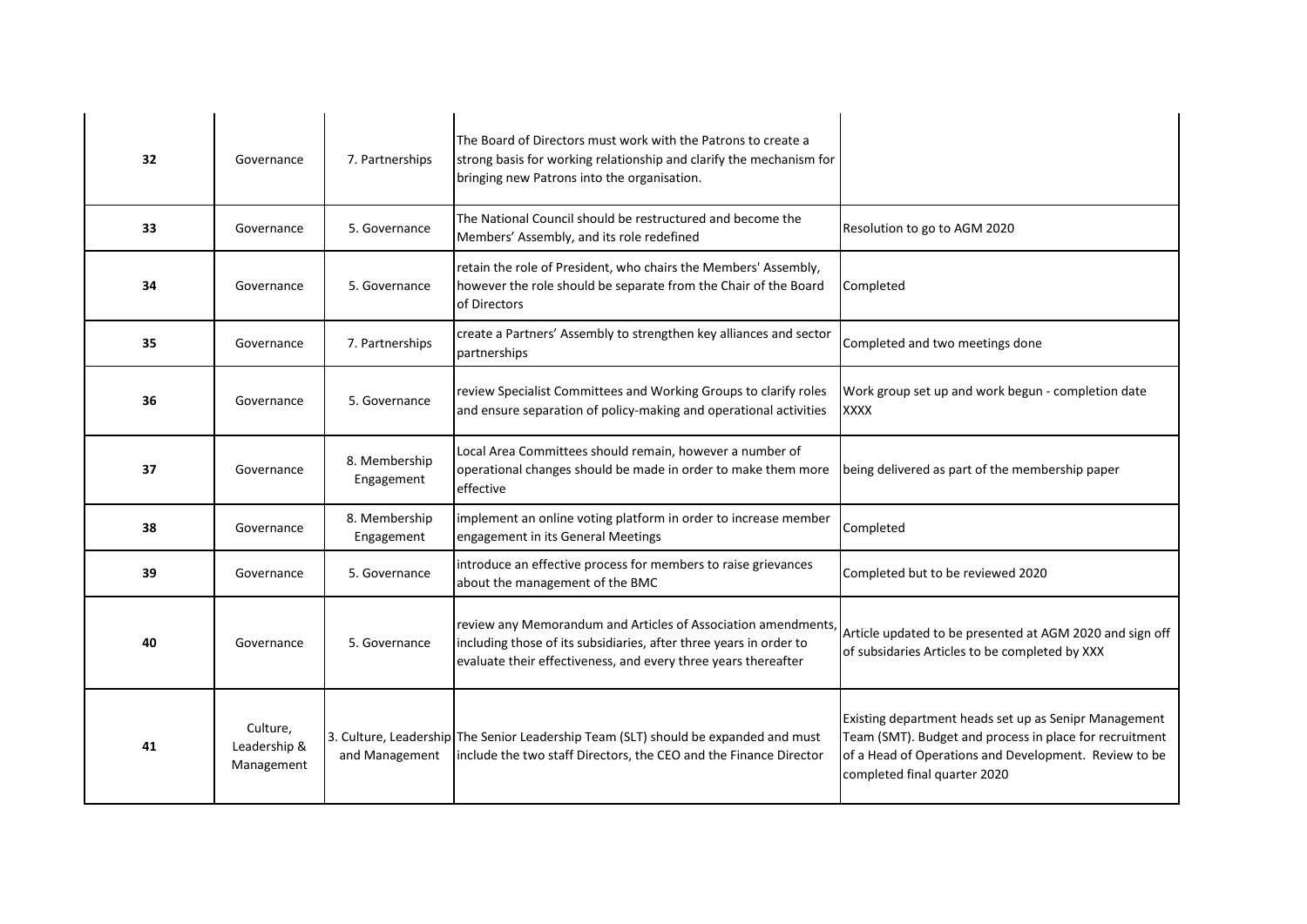| 42 | Culture,<br>Leadership &<br>Management | and Management                           | 3. Culture, Leadership The SLT should have a business plan which is approved by the<br><b>Board of Directors</b>                                                                        | SMT producing business plan in line with strategic plan                                                 |
|----|----------------------------------------|------------------------------------------|-----------------------------------------------------------------------------------------------------------------------------------------------------------------------------------------|---------------------------------------------------------------------------------------------------------|
| 43 | Culture,<br>Leadership &<br>Management | 3. Culture, Leadership<br>and Management | The SLT should have robust, challenging and motivational<br>objectives, based upon the strategic plan, which are measured by<br>the Board of Directors                                  | Board member working with SMT to develop                                                                |
| 44 | Culture,<br>Leadership &<br>Management | 3. Culture, Leadership<br>and Management | The SLT, working with the Management Team, are responsible for<br>ensuring that all staff have robust and measurable objectives<br>which are driven from the strategy and business plan | Dependent upon R43 above                                                                                |
| 45 | Culture,<br>Leadership &<br>Management | and Management                           | 3. Culture, Leadership The SLT of the BMC should encourage a culture of empowerment,<br>delegation and decision making across the staff structure                                       | SMT now meeting weekly with ToR and agenda; this will<br>take time to filter across the staff structure |
| 46 | Culture,<br>Leadership &<br>Management | and Management                           | 3. Culture, Leadership Create a plan to allow for staff career development and succession<br>planning                                                                                   | Board member working with SMT to develop                                                                |
| 47 | Culture,<br>Leadership &<br>Management | and Management                           | 3. Culture, Leadership The SLT should be responsible for performance management,<br>remuneration and reviewing of HR policies                                                           | Board member working with SMT to develop                                                                |
| 48 | Culture,<br>Leadership &<br>Management | 3. Culture, Leadership<br>and Management | ensure it has clear policies that enable its staff to work effectively<br>with partner organisations and provide training and coaching to<br>staff operating in those roles             | SLT to produce 2020                                                                                     |
| 49 | Culture,<br>Leadership &<br>Management | 3. Culture, Leadership<br>and Management | review how it resources the management of volunteers                                                                                                                                    | Part time Volunteers office identified - review in relation<br>with R52 necessary final quarter 2020    |
| 50 | Culture,<br>Leadership &<br>Management | 3. Culture, Leadership<br>and Management | look at a volunteer induction policy and plan for volunteer<br>engagement and volunteers should have a clear job description<br>and understand their role                               | <b>SMT</b> to allocate time for officer to deliver                                                      |